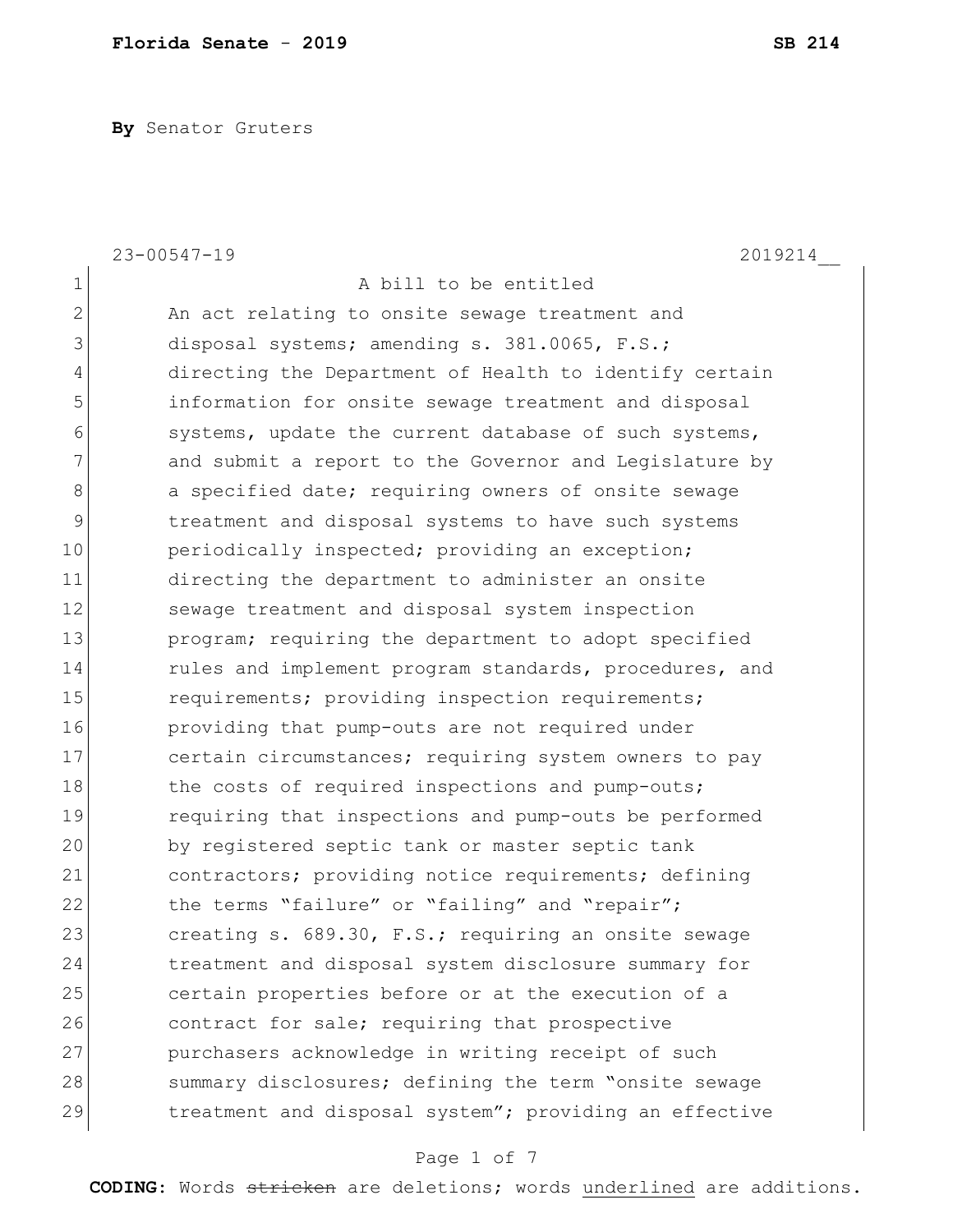|    | $23 - 00547 - 19$<br>2019214                                     |
|----|------------------------------------------------------------------|
| 30 | date.                                                            |
| 31 |                                                                  |
| 32 | Be It Enacted by the Legislature of the State of Florida:        |
| 33 |                                                                  |
| 34 | Section 1. Subsections (5) and (6) of section 381.0065,          |
| 35 | Florida Statutes, are renumbered as subsections (6) and $(7)$ ,  |
| 36 | respectively, paragraph (o) is added to subsection (3) of that   |
| 37 | section, and a new subsection (5) is added to that section, to   |
| 38 | read:                                                            |
| 39 | 381.0065 Onsite sewage treatment and disposal systems;           |
| 40 | regulation.-                                                     |
| 41 | (3) DUTIES AND POWERS OF THE DEPARTMENT OF HEALTH. - The         |
| 42 | department shall:                                                |
| 43 | (o) By January 1, 2021, do all of the following:                 |
| 44 | 1. Identify all onsite sewage treatment and disposal             |
| 45 | systems in the state, including, at a minimum, the location and  |
| 46 | operational condition of the systems and any other available     |
| 47 | information the department deems appropriate. The department may |
| 48 | use only existing information available from a state, local, or  |
| 49 | commercial data source to identify onsite sewage treatment and   |
| 50 | disposal systems and the operational condition of such systems   |
| 51 | pursuant to this subparagraph. The department may not visit or   |
| 52 | inspect a property to obtain information regarding an onsite     |
| 53 | sewage treatment and disposal system or the operational          |
| 54 | condition of such system pursuant to this subparagraph.          |
| 55 | 2. Incorporate the information identified under                  |
| 56 | subparagraph 1. into and update the current database of onsite   |
| 57 | sewage treatment and disposal systems.                           |
| 58 | 3. Generate a report from the database which includes, at a      |

# Page 2 of 7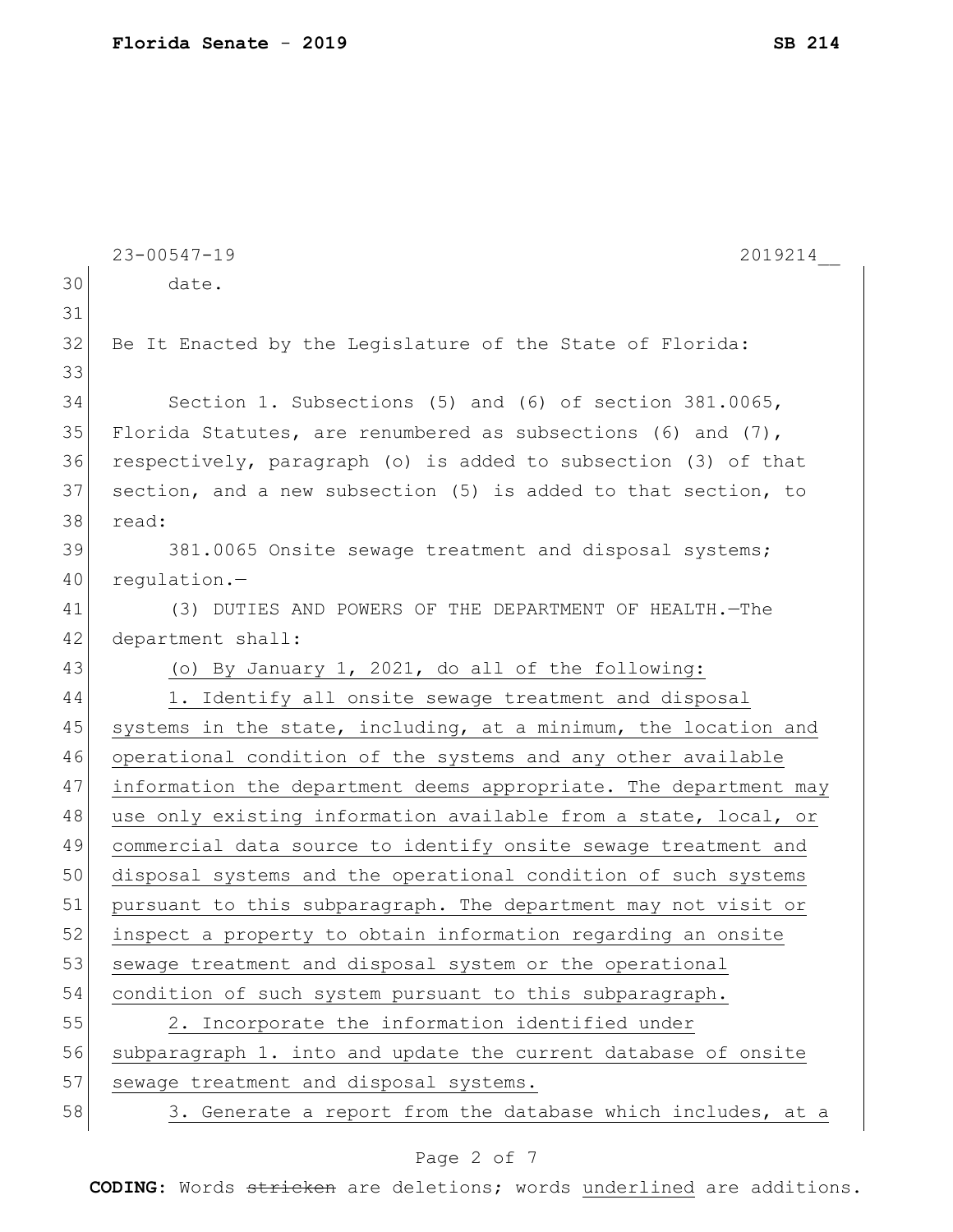|    | $23 - 00547 - 19$<br>2019214                                     |
|----|------------------------------------------------------------------|
| 59 | minimum, the total number of onsite sewage treatment and         |
| 60 | disposal systems in the state, the number of onsite sewage       |
| 61 | treatment and disposal systems in each county, and a statewide   |
| 62 | map of the systems, and submit the report to the Governor, the   |
| 63 | President of the Senate, and the Speaker of the House of         |
| 64 | Representatives.                                                 |
| 65 | (5) PERIODIC INSPECTIONS.-                                       |
| 66 | (a) Effective July 1, 2022, the owner of an onsite sewage        |
| 67 | treatment and disposal system, excluding a system that is        |
| 68 | required to have an operating permit, must have the system       |
| 69 | inspected at least once every 5 years to assess the fundamental  |
| 70 | operational condition of the system, prolong the life of the     |
| 71 | system, and identify any failure within the system. The          |
| 72 | department shall administer an onsite sewage treatment and       |
| 73 | disposal system inspection program for such periodic             |
| 74 | inspections. The department shall implement the program          |
| 75 | standards, procedures, and requirements, and adopt rules that    |
| 76 | must include, but are not limited to:                            |
| 77 | 1. A schedule for a 5-year inspection cycle;                     |
| 78 | 2. A county-by-county implementation plan phased in over a       |
| 79 | 10-year period with first priority given to those areas within a |
| 80 | springshed protection area identified by the Department of       |
| 81 | Environmental Protection;                                        |
| 82 | 3. Minimum standards for a functioning system;                   |
| 83 | 4. Requirements for the pump-out or repair of a failing          |
| 84 | system; and                                                      |
| 85 | 5. Enforcement procedures for failure of a system owner to       |
| 86 | obtain an inspection of the system and failure of a contractor   |
| 87 | to timely report inspection results to the department and the    |
|    |                                                                  |

# Page 3 of 7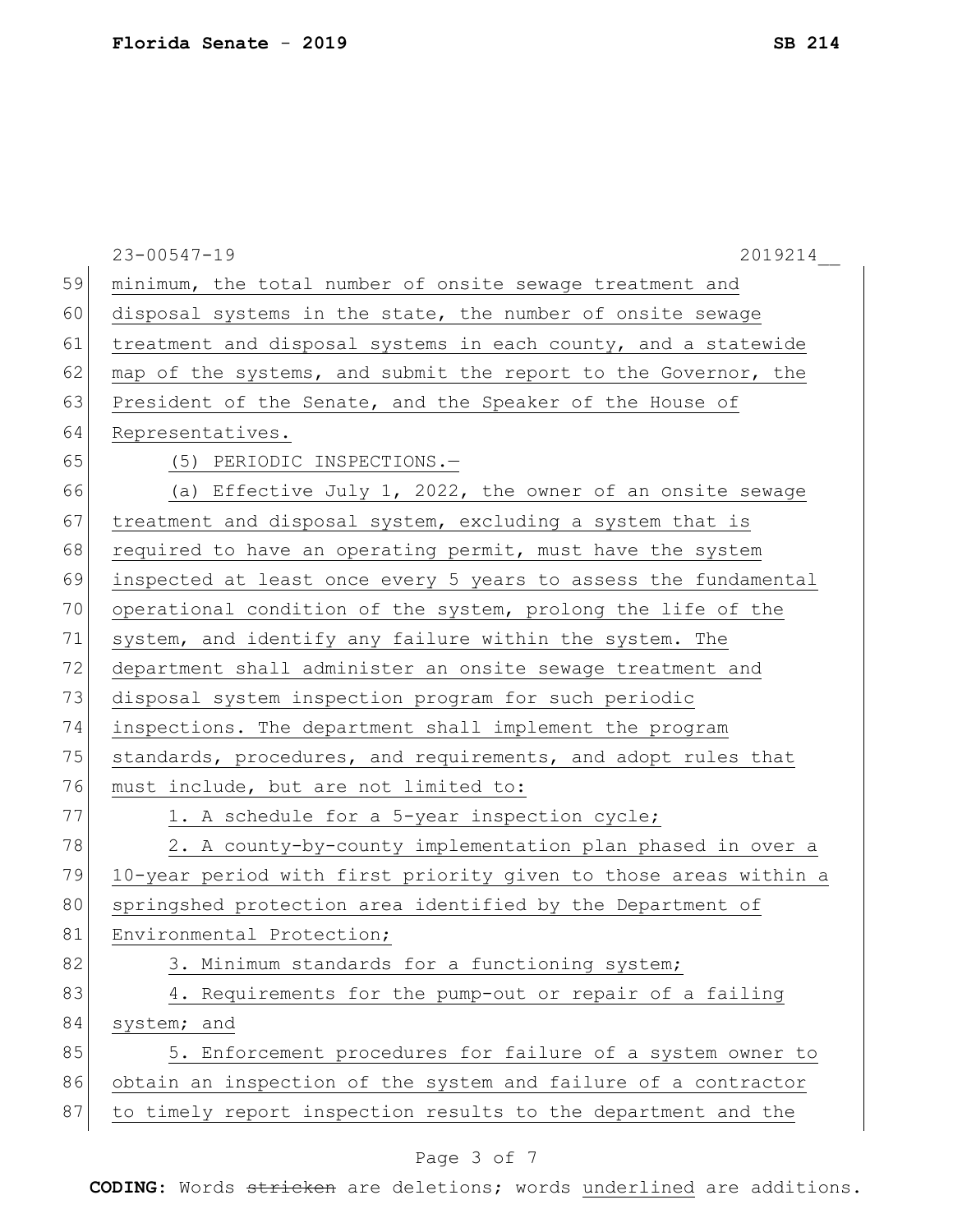|     | $23 - 00547 - 19$<br>2019214                                     |
|-----|------------------------------------------------------------------|
| 88  | system owner.                                                    |
| 89  | (b) The department's Procedure for Voluntary Inspection and      |
| 90  | Assessment of Existing Systems shall be applied to inspections   |
| 91  | under this subsection, except as otherwise provided. All         |
| 92  | inspection procedures used by an inspector must be documented    |
| 93  | and nothing in this subsection limits the amount of detail an    |
| 94  | inspector may provide at his or her professional discretion. The |
| 95  | inspection must include:                                         |
| 96  | 1. A tank inspection;                                            |
| 97  | 2. A drainfield inspection;                                      |
| 98  | 3. A written assessment of the condition of the system; and      |
| 99  | 4. If necessary, a disclosure statement pursuant to the          |
| 100 | department's procedure.                                          |
| 101 | (c) A pump-out of the system is not required, if                 |
| 102 | documentation of a tank pump-out or a permitted new              |
| 103 | installation, repair, or modification of the system within the   |
| 104 | previous 3 years is provided, which states the capacity of the   |
| 105 | tank and indicates that the condition of the tank is not a       |
| 106 | sanitary or public health nuisance pursuant to department rule.  |
| 107 | (d) Owners are responsible for paying the cost of the            |
| 108 | inspection and any required pump-out pursuant to department rule |
| 109 | and may not request partial inspections or the omission of       |
| 110 | portions of the inspection.                                      |
| 111 | (e) Each inspection or pump-out required under this              |
| 112 | subsection must be performed by a septic tank contractor or      |
| 113 | master septic tank contractor registered under part III of       |
| 114 | chapter 489.                                                     |
| 115 | (f) Before any inspection deadline, the department must          |
| 116 | provide a minimum of 60 days' notice to owners that their        |
|     |                                                                  |

# Page 4 of 7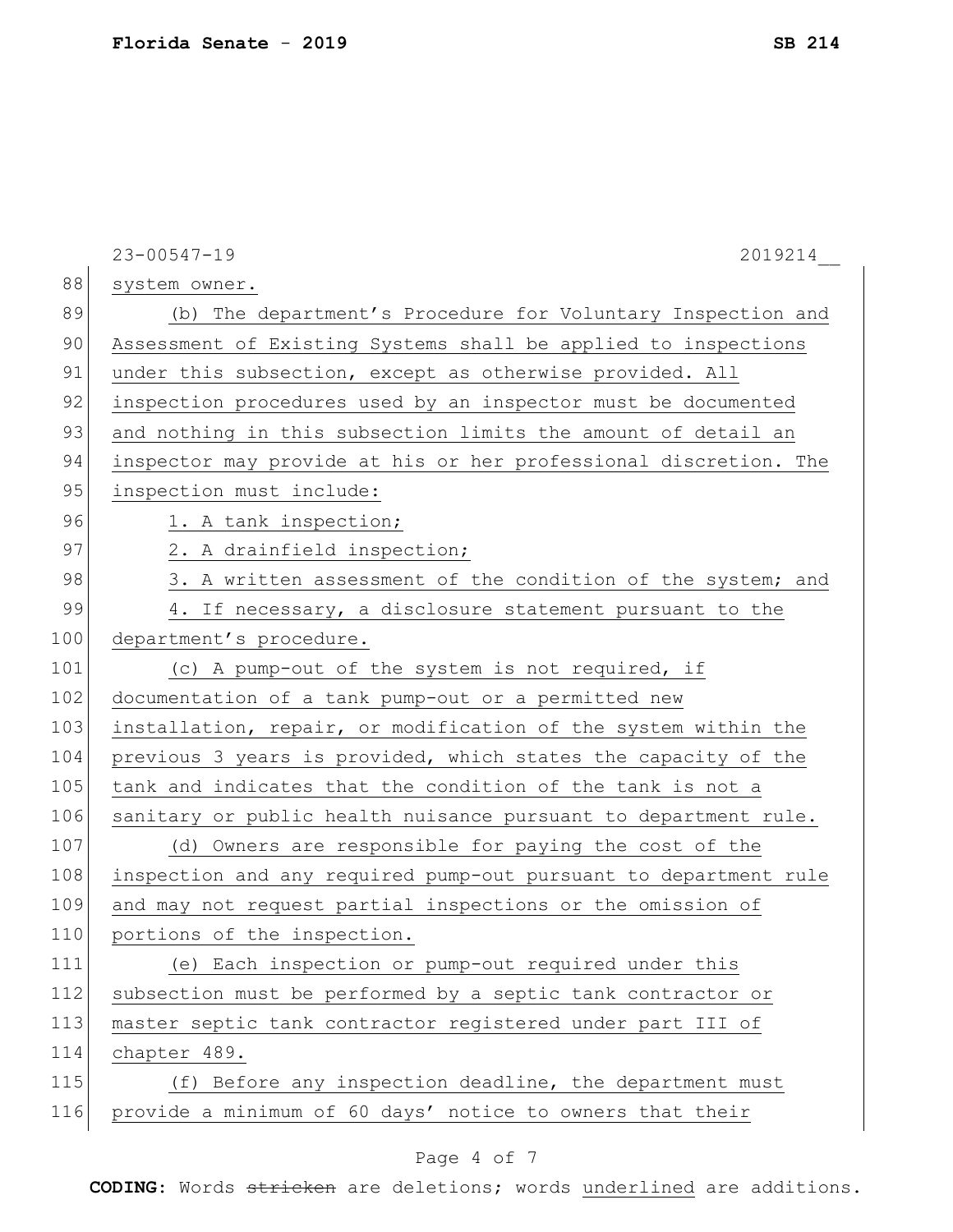|     | $23 - 00547 - 19$<br>2019214                                     |
|-----|------------------------------------------------------------------|
| 117 | systems must be inspected by that deadline. The notice must      |
| 118 | include a provision stating that the purpose of the inspection   |
| 119 | is to assess the fundamental operational condition of the        |
| 120 | system, prolong the life of the system, and identify any failure |
| 121 | within the system, and not to determine code compliance, require |
| 122 | a complete upgrade or overhaul of a system to meet current code  |
| 123 | requirements, or demonstrate that the system will adequately     |
| 124 | serve the use to be placed upon it by the current or any         |
| 125 | subsequent owner. The department must include a copy of the      |
| 126 | Procedure for Voluntary Inspection and Assessment of Existing    |
| 127 | Systems with the notice.                                         |
| 128 | (g) As used in this subsection, the term:                        |
| 129 | 1. "Failure" or "failing" means a condition that exists          |
| 130 | within an onsite sewage treatment and disposal system that       |
| 131 | prohibits the system from functioning in a sanitary manner and   |
| 132 | results in the discharge of untreated or partially treated       |
| 133 | wastewater onto the surface of the ground or into surface waters |
| 134 | or groundwaters or results in the failure of building plumbing   |
| 135 | to discharge properly. For the purposes of this subsection, a    |
| 136 | system may not be deemed in failure solely because the system    |
| 137 | does not have the minimum separation distance between the        |
| 138 | drainfield and groundwater table.                                |
| 139 | 2. "Repair" means any replacement of or modification or          |
| 140 | addition to a failing system which is necessary to allow the     |
| 141 | system to function in accordance with its design or is necessary |
| 142 | to eliminate a public health or pollution hazard, including the  |
| 143 | use of any treatment method that is intended to improve the      |
| 144 | functioning of any part of the system or to prolong or sustain   |
| 145 | the length of time the system functions, excluding:              |

# Page 5 of 7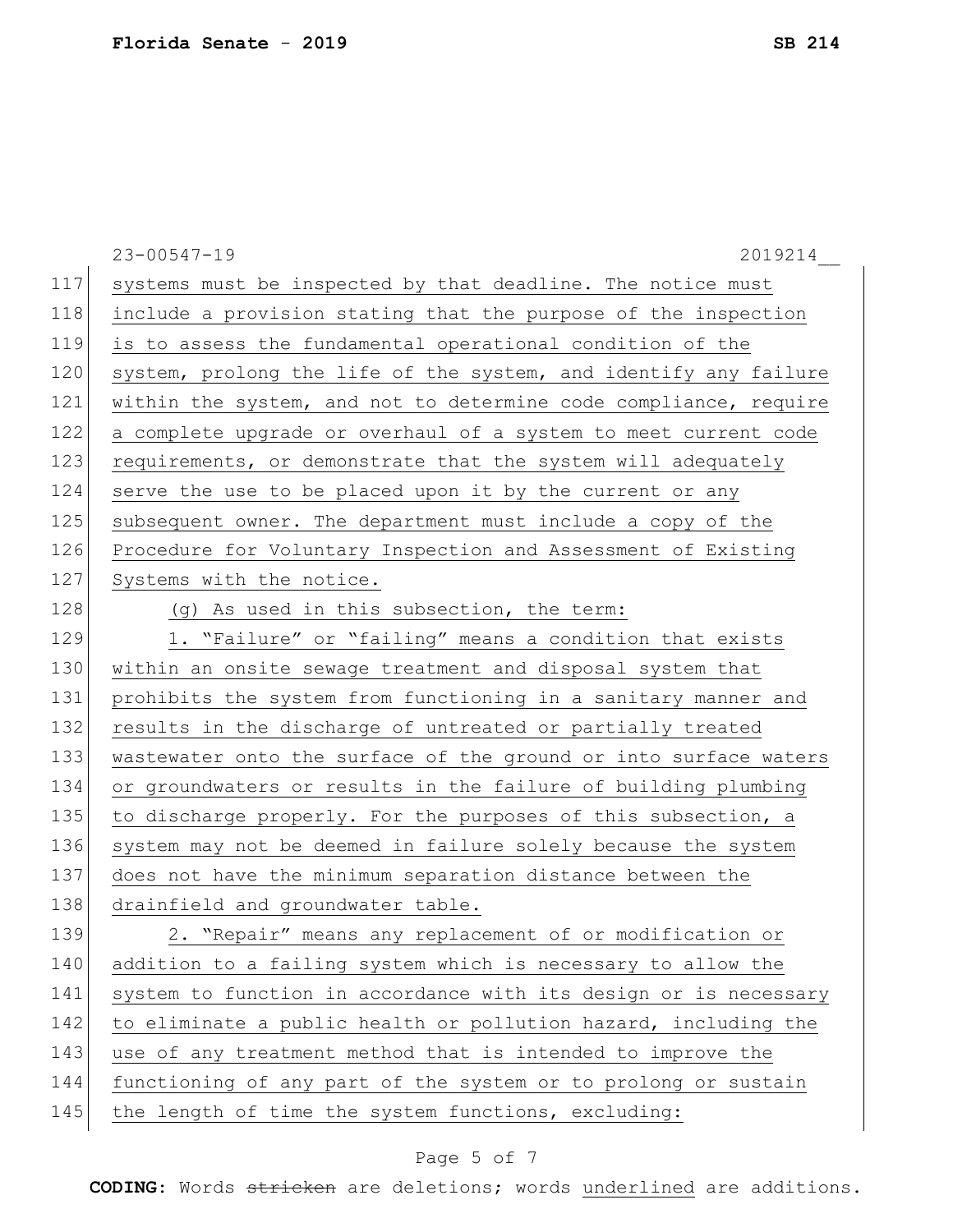|     | $23 - 00547 - 19$<br>2019214                                     |
|-----|------------------------------------------------------------------|
| 146 | a. The service or replacement of mechanical or electrical        |
| 147 | parts of an approved onsite sewage treatment and disposal system |
| 148 | with like kind and quality parts.                                |
| 149 | b. Any minor structural corrections to a tank or                 |
| 150 | distribution box.                                                |
| 151 | c. The use of an authorized additive in indoor building          |
| 152 | plumbing by the system owner.                                    |
| 153 | d. The removal of the contents of any tank or the                |
| 154 | installation of an approved outlet filter device without         |
| 155 | disturbing the drainfield.                                       |
| 156 | e. The replacement of any broken tank lid.                       |
| 157 | f. The splicing of a drip emitter line, provided the             |
| 158 | emitter is not eliminated.                                       |
| 159 | Section 2. Section 689.30, Florida Statutes, is created to       |
| 160 | read:                                                            |
| 161 | 689.30 Sale of property; disclosure of onsite sewage and         |
| 162 | treatment disposal system.-                                      |
| 163 | (1) A seller of property shall provide a prospective             |
| 164 | purchaser with a disclosure summary before or at the execution   |
| 165 | of the contract for sale if the property contains or will        |
| 166 | contain an onsite sewage treatment and disposal system. The      |
| 167 | prospective purchaser shall acknowledge in writing the receipt   |
| 168 | of the disclosure summary required by this section. The          |
| 169 | disclosure summary must be conspicuous, in boldface type, and in |
| 170 | a form substantially similar to the following:                   |
| 171 |                                                                  |
| 172 | ONSITE SEWAGE TREATMENT AND DISPOSAL SYSTEM                      |
| 173 | DISCLOSURE SUMMARY                                               |
| 174 |                                                                  |

# Page 6 of 7